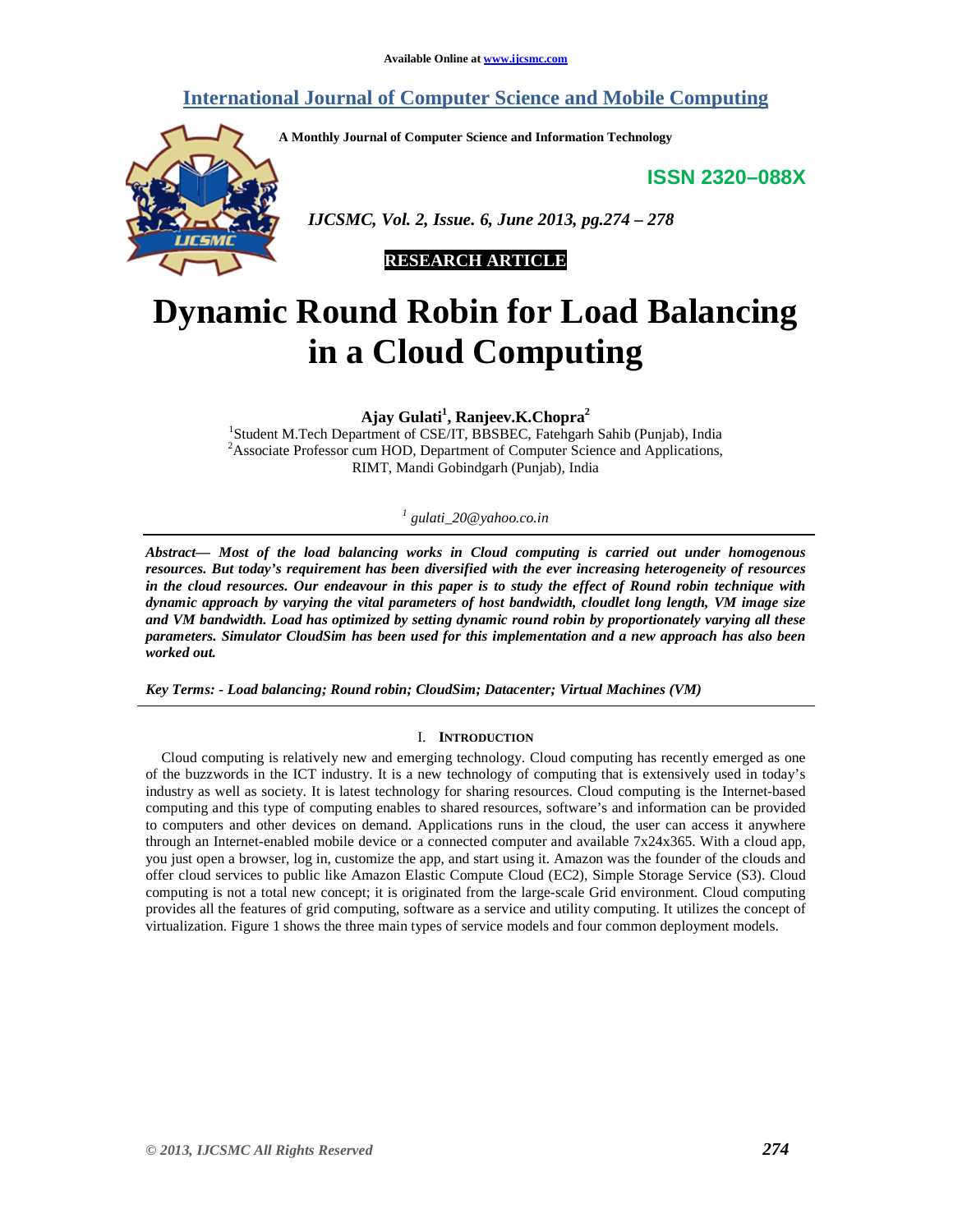

**Figure 1: Cloud computing Service Models and Deployment Models** 

*A. Service Models:* A service model determines the types of computer resources offered to consumers. Three main types of cloud services are software (SaaS), platform (PaaS) and infrastructure (IaaS) covers a huge range of services. However, new service models are continuously emerging.

*1. Software as a service (the top layer):* SaaS is a new model of how software is delivered. SaaS refers to software that is accessed via a web browser and is paid on a subscription basis (monthly or yearly). Standard application software functionality is offered within a cloud. Example: Google Apps (Google Docs), SalesForce.com are among the providers of this kind of cloud computing.

*2. Platform as a service (the middle layer):* Platform as a service, another SaaS, this kind of cloud computing provide development environment as a service. You can use the middleman's equipment to develop your own program and deliver it to the users through Internet and servers. Example: Google App Engine, Force.com is among the providers of this kind of cloud computing.

*3. Infrastructure as a service (the bottom layer):* IaaS delivers a platform virtualization environment as a service. Rather than purchasing servers, software, data centre space or network equipment, clients instead buy those resources as a fully outsourced service. Example: Perhaps the best known example is Amazon Web Services like Amazon's Elastic Compute Cloud (EC2), and Simple Storage Service (S3). Rack space Cloud, Go Grid etc. are also among the providers of this kind of cloud computing.

*B. Deployment Models:* Different deployment models are designed to support a variation of consumers' privacy requirements for cloud adoption. NIST defines cloud deployment models as public, private, community, and hybrid [1]. A cloud system can be operated in one of the following four deployment models:

*1. Public cloud:* The cloud infrastructure is generally owned and managed by the service provider. Multiple customers share the computing resources provides by a single service provider, customers can quickly access these resources and only pay for the operating resources. The customer has no visibility over the location of the cloud computing infrastructure and infrastructure is shared between organizations. Public clouds are shared on a large scale. Benefits of public clouds include ease of on-demand scalability as they are larger than a company's private cloud. Very popular providers of Public cloud include Amazon Elastic Compute Cloud (EC2, IBM's Blue Cloud, Sun Cloud, Google App Engine and Windows Azure Services Platform.

*2. Private cloud:* The cloud infrastructure may be owned by and managed by the organization or the designated service provider. Computing architecture is dedicated to the customer and is not shared with other organizations. They are expensive and are considered more secure than Public Clouds. The main advantage of this model is that the security, compliance and QoS are under control of the enterprises.

*3. Community cloud:* The cloud infrastructure is shared among several organizations that have common requirements or concerns and operated specifically for a targeted group. Their ultimate goal is to work together to achieve their business objectives.

*4. Hybrid cloud:* The cloud infrastructure is a composition of two or more clouds (private, community or public) that remain unique entities but are bound together by standardized or proprietary technology that enables data and application portability (e.g. cloud bursting for load balancing between clouds) [1]. This cloud is used by most of the companies and they are designed in a manner as to quickly scale the company's needs.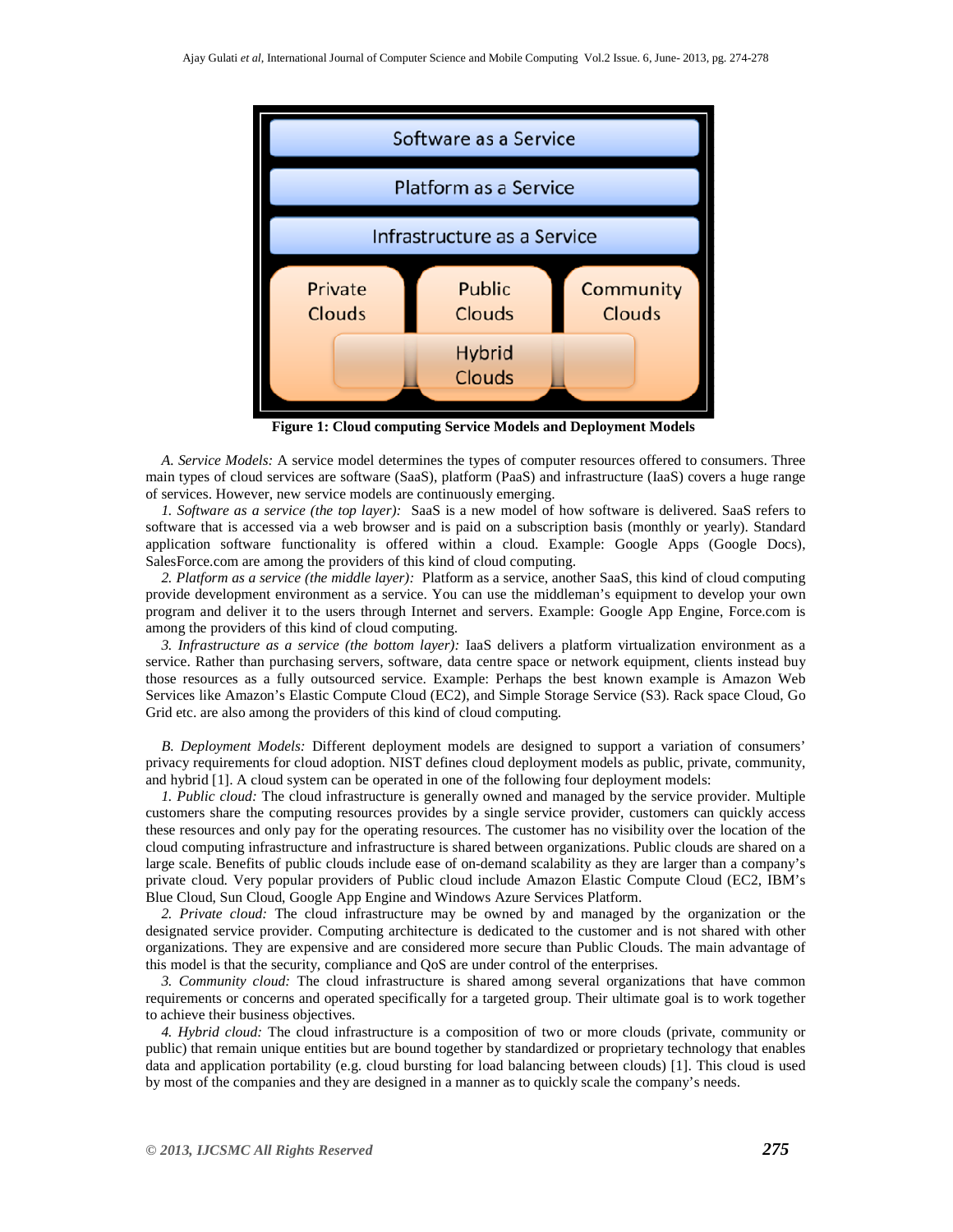## II. **LITERATURE SURVEY**

Milan E. Sokile [2], in this paper he has studied the comparison are made between various techniques but static load balancing algorithm are more stable and it is also easy to predict their behaviour, but at a same time dynamic distributed algorithm are always considered better than static algorithm. Experimental results of performance modelling show that diffusive load balancing is better than round robin and static load balancing in a dynamic environment, which manifest in frequent clients' object creation requests and in short objects' lifetimes. Ankush P.Deshmukh and Prof. Kumarswamy Pamu [3] have discussed/described different load balancing strategies, algorithms and methods. They investigate that comparative behaviour of load balancing with different parameters; dynamic load balancing is more reliable and after that they conclude that efficient load balancing can clearly provide major performance benefit. Jingnan You et al. [4] with the advent of powerful network processors (NPs) in the market, many computation-intensive tasks such as routing table lookup, classification, IPSec, and multimedia transcoding can now be accomplished more easily in a router. An NP consists of a number of on-chip processors to carry out packet level parallel processing operations, ensuring good load balancing among the processors increases throughput. However, such type of multiprocessing also gives rise to increased out-of-order departure of processed packets. In this paper authors first propose an Ordered Round Robin (ORR) scheme to schedule packets in a heterogeneous network processor assuming that the workload is perfectly divisible. The processed loads from the processors are ordered perfectly. This paper analyse the throughput and derive expressions for the batch size, scheduling time and maximum number of schedulable processors. Jaspreet Kaur [5] has discussed an algorithm called active vm load balancer algorithm to find the suitable VM in a short time period. She has stressed to count the maximum length of VM for the allocation of new request. If the length of the vm is not sufficient then a new VM would be added. Zhang Bo et al. [6], in this paper authors proposed an algorithm adding capacity to the dynamic balance mechanism for the cloud. The experiments demonstrate the algorithm is obtain better load balancing degree and using less time in loading all tasks. Soumya Ray and Ajanta De Sarkar [7] have discussed various algorithms of load balancing like Round robin algorithm, Central queuing algorithm and Randomized algorithm and their analysis is carried out MIPS vs. VM and MIPS vs. HOST. Their results demonstrate that these algorithms can possibly improve the response time in order of magnitude with respect to number of VMs in Datacentre and they conclude that execution analysis of the simulation shows that change of MIPS will affect the response time. Increase in MIPS vs. VM decreases the response time. In order to handle the random selection based load distributed problem dynamic load balancing algorithm can be implemented as future course of work to evaluate various parameters.

#### III. **STRUCTURE AND TECHNIQUE**

Our algorithm will be implemented by using packages like CloudSim and CloudSim based tool kit. Tentatively CloudSim contains various data centres and one data centre have 50 virtual machines with 1024mb of memory in each virtual machine running on physical processor having speed 100MIPS (millions of instructions per second). In this research main purpose is to balance load of all virtual machines in a cloudlet. In our research Cloudlet long length is examined with respect to Host bandwidth (Cloudlet long length vs. Host bandwidth). We use simulator CloudSim-3.0 [8] in our experimental setup and thereafter Java version [9] is installed, path and class path is set for compilation and execution. In this way setup requirements are fulfilled. Here study of load balance is taken place by varying long length of the cloudlet and this is examined by selecting various values of host bandwidth and varied within the range of 10000 to 40000. We will compare these parameters within the range to ascertain the pattern which implements optimized load balancing by using dynamic round robin technique. Our work is slightly different from the previous work. There is a vital need and significance for this research work. Many concepts are put forward by other researchers in parallel manner which have been already mentioned in the literature survey.

Load balancing is to achieve optimal resource utilization, maximize throughput, minimize response time and avoid overload. Dynamic algorithm is self-adaptive algorithm which is better than the static algorithm. This algorithm makes changes to the distribution of load among virtual machines of the cloud at run time. The algorithm always uses recent load information while making distribution decisions. It includes two processes monitoring the load states of the virtual machine. Due to these results dynamic load balancing algorithm provide a significant improvement in performance over static algorithms [3]. Although dynamic load balancing exerts immense stress on a system and each node needs to interchange status information periodically yet it is more advantageous when most of nodes work in individual manner with partial interaction with others.

# **SIMULATION IN CLOUD: CLOUDSIM**

**CloudSim**: In CloudSim, cloud computing infrastructures and application services allowing its users to focus on specific system design issues that they want to investigate [8]. Simulation in a CloudSim means implementation of actual environment towards benefit of research. The users or researcher actually analyse the proposed design or existing algorithms through simulation. Resources and software are shared on the basis of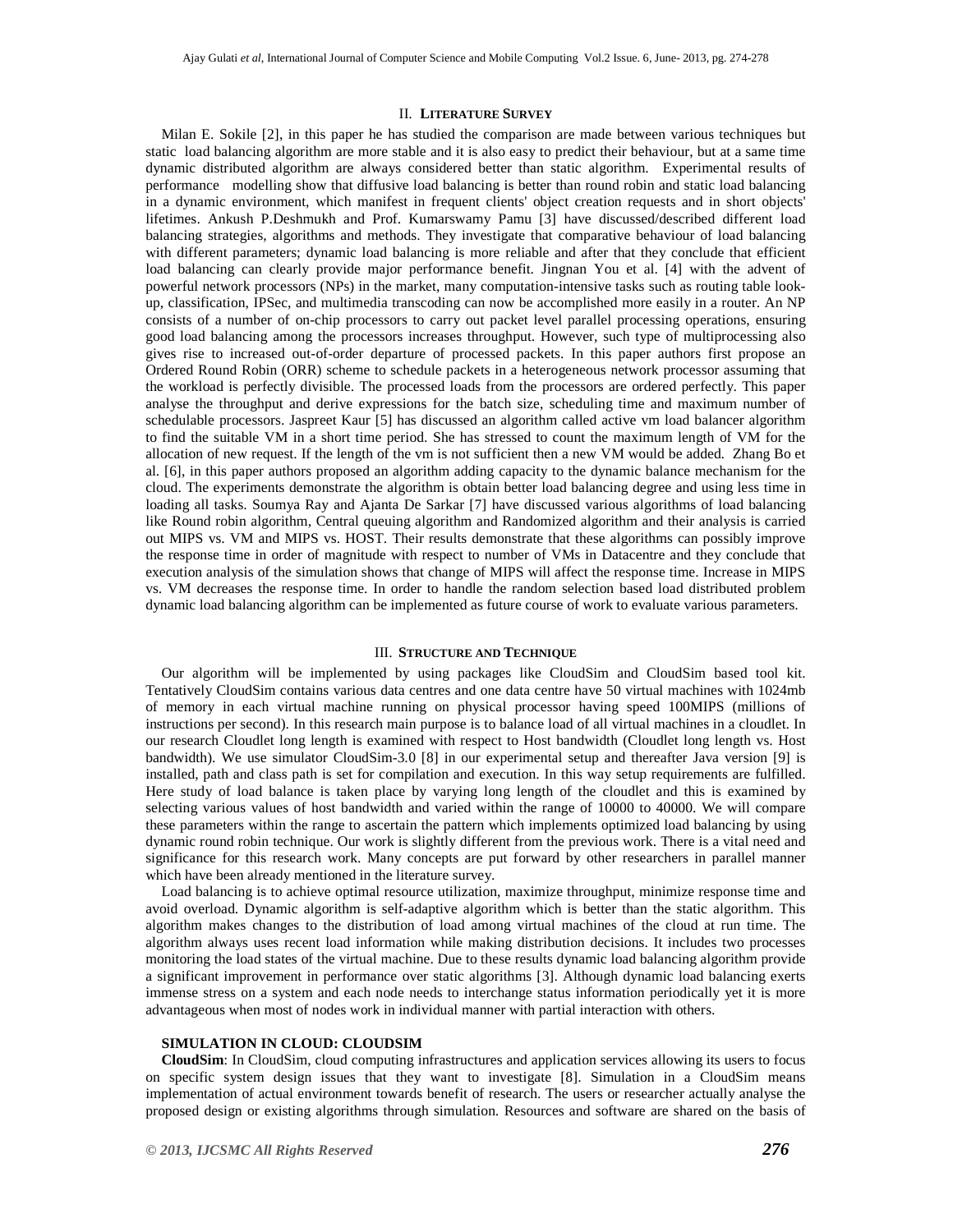client's demand in cloud environment. Essentially, dynamic utilization of resources is achieved under different conditions with various previous established policies. Sometime it is very much difficult and time consuming to measure performance of the applications in real cloud environment. In this consequence, simulation is very much helpful to allow users or developers with practical feedback in spite of having real environment. In this research work, simulation is carried out with a specific cloud simulator, CloudSim [7]. Figure 2 shows Layered CloudSim architecture.



**Figure 2: Layered CloudSim Architecture [10]** 

A brief description of these vital components and the working relationship between them is presented in the following [7].

Data centre: Data centre encompasses a number of hosts in homogeneous or heterogeneous configurations (memory, cores, capacity, and storage). It also creates the bandwidth, memory, and storage devices allocation.

Virtual Machine (VM): VM characteristics comprise of memory, processor, storage, and VM scheduling policy. Multiple VM can run on single hosts simultaneously and maintain processor sharing policies.

Host: This experiment considers VM need to handle a number of cores to be processed and host should have resource allocation policy to distribute them in these VMs. So host can arrange sufficient memory and bandwidth to the process elements to execute them inside VM. Host is also responsible for creation and destruction of VMs.

Cloudlet: Cloudlet is an application component which is responsible to deliver the data in the cloud service model. So the length, and output file sizes parameter of Cloudlet should be greater than or equal to 1. It also contains various ids for data transfer and application hosting policy.

# IV. **CONCLUSION**

This paper aims towards the establishment of performance qualitative analysis on Host bandwidth and cloudlet longlength and then implemented in CloudSim with Java language. Here major stress is given on the study of load balancing algorithm with heterogeneous resources of the cloud, followed by comparative survey of other algorithms in Cloud computing with respect to scalability, homogenity or heteroginity and process migration. When the longlength and bandwidth varies then average response time also varies in the same proportionality after optimizing load with Round robin technique based on dynamic approach.